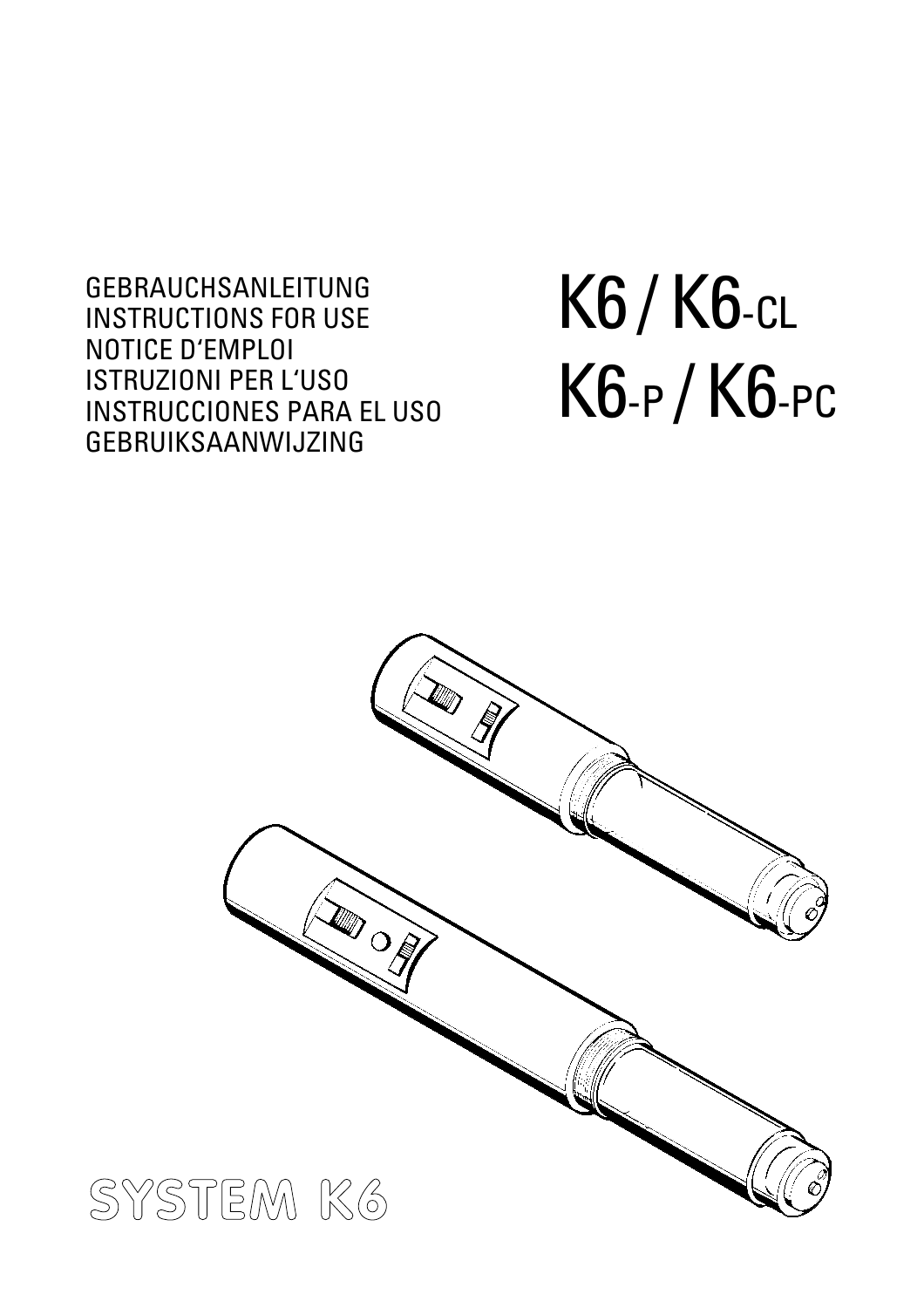



Mit den Speiseadaptern K6 und K6P werden die aufschraubbaren Mikrofonmodule des System K6 mit Strom versorgt und an die nachfolgenden Verstärker angepaßt. Der Speiseadapter dient auch als Griffstück. Über die vielfältigen Kombinationsmöglichkeiten des Systems K6 informiert die beiliegende Systemübersicht.

#### Ausführungen

| K6 | Speisedapter für Batterie- und Phantomspeisung.                |
|----|----------------------------------------------------------------|
|    | Schaltbarer Tiefenfilter, Ein-/Ausschalter, Batterie-Test-LED. |

- K6 P Speisedapter für Anschluß an Phantomspeisung. Schaltbarer Tiefenfilter, Ein-/Ausschalter.
- ...-C diese Speiseadapter werden ohne Zubehör geliefert
- K6-CL Wie K6, aber mit geringerer Empfindlichkeit (-18 dB)

#### Batteriebetrieb ( K6 )

- Batterie einsetzen ( Mignon / LR 6, 1,5 V, Polarität beachten!) und Mikrofonmodul aufschrauben.
- Einschalten, dabei Batterie-Test durchführen. Blitzt die LED hell auf, ist die Batterieleistung ausreichend. **Glimmt die LED nur schwach, Batterie umgehend erneuern!** Unnötigen Stromverbrauch vermeiden - nach Gebrauch ausschalten.
- **Bei Phantomspeisung wird automatisch der Batteriebetrieb ausgeschaltet.**

Betrieb mit Phantomspeisung ( K6 P )

Der Speiseadapter K6P bezieht die Versorgung für die Mikrofonmodule nur über die Anschlußleitung (Phantomspeisung).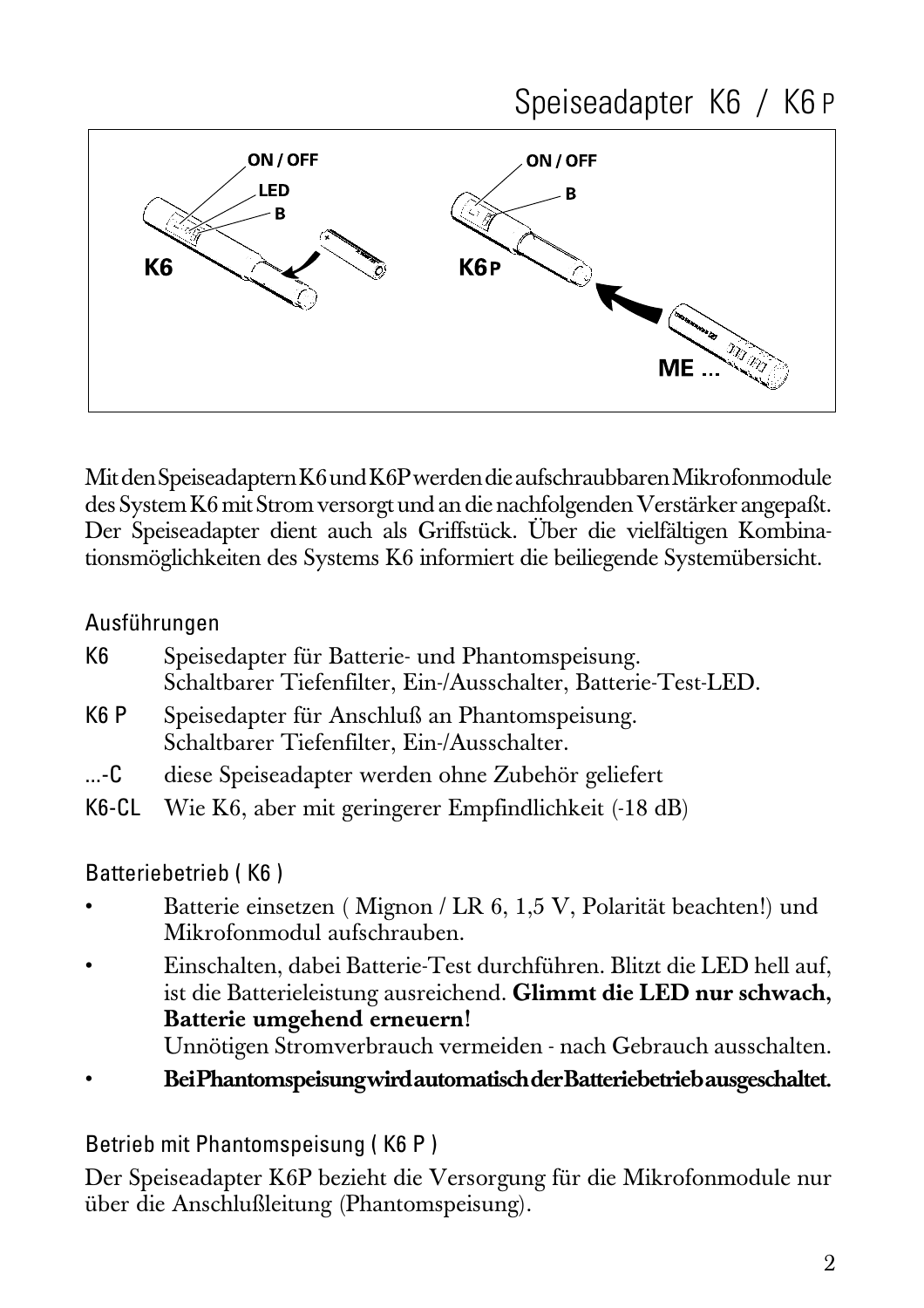

#### **Trittschallfilter**

Der Tiefenfilter **B** unterdrückt optimal Störungen durch Körperschall, Trittschall, Windgeräusch und Popgeräusche.

#### Technische Daten K6 (k6P)

Empfohlene Abschlußimpedanz  $> 1 \text{ k}\Omega$ Übertragungsfaktor 0 dB (K6-CL –18 dB) max. Leerlaufausgangsspannung Ausgang symmetrisch transformatorlos<br>
Phantomspeisestrom K6P 12 - 48 V DC, 2 mA Phantomspeisestrom K6P Betriebszeit mit einer Batterie max. 150 Stunden

Gewicht (ohne Batterie) Stecker **XLR-3** Lieferumfang K6 / K6P • Speiseadapter

Lieferumfang K6-C / K6-CL / K6P-C • Speiseadapter

Elektrische Impedanz ca. 200 Ω sym, ca. 100 Ω asym. Abmessungen in mm netto:  $94 \times 0.22$  (K6P:  $55 \times 0.22$ ) \* brutto:  $155 \times \emptyset$  22 (K6P:  $112 \times \emptyset$  22)<br>ca.  $45g$  (K6P:  $30g$ )

- 
- Stativklemme MZQ 200
- 

\* Dieses Maß müssen sie zur Länge des entsprechenden Mikrofon-Modules dazuzählen, um zur Gesamtlänge des enstandenen Mikrofones zu gelangen.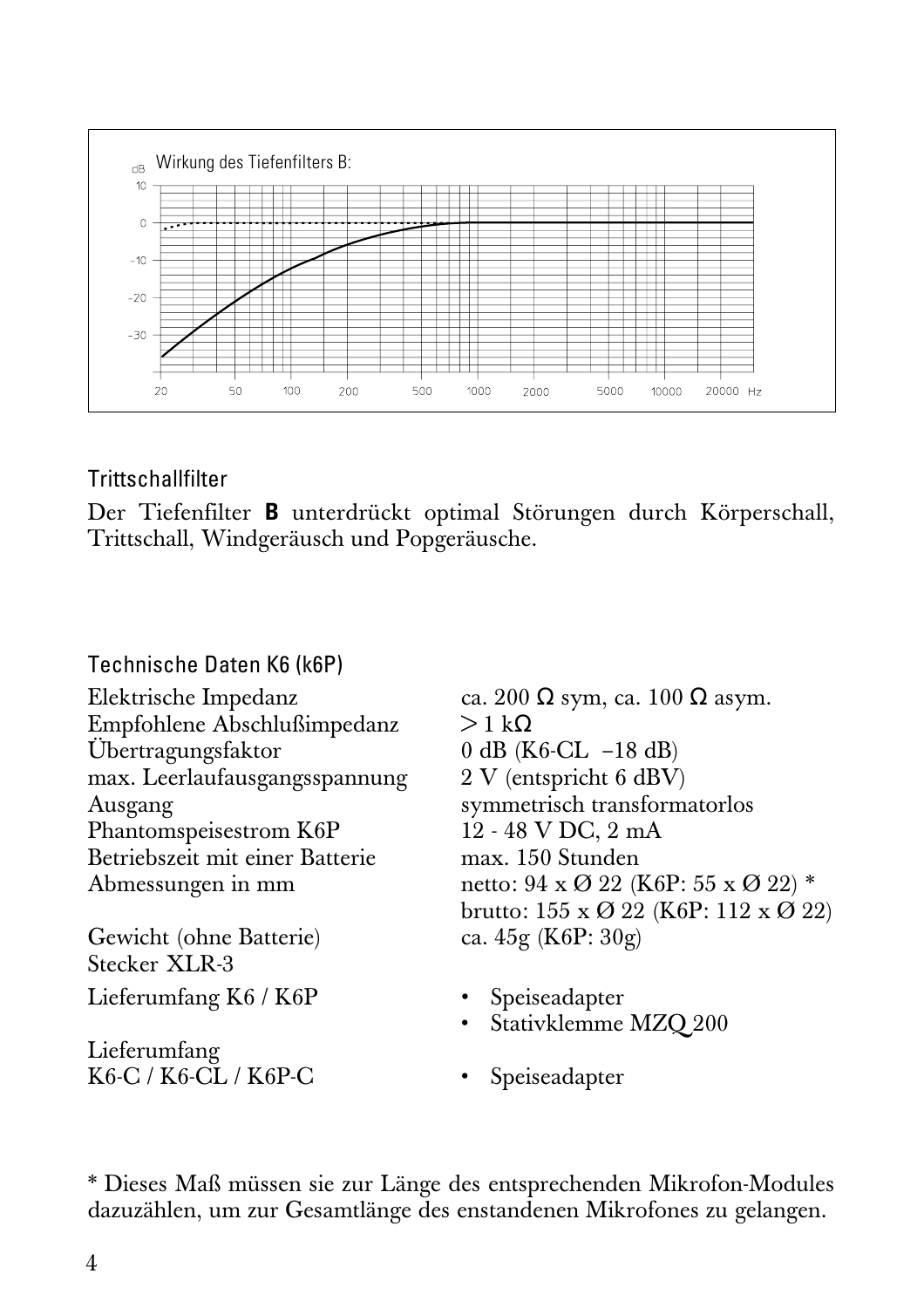### K6 / K6 P Powering modules



The K6 and K6P powering modules power the various microphone heads of the K6 modular microphone system and provide them with a balanced microphone level output. The powering module is also the microphone body for the different heads. Please refer to the enclosed system overview for possible combinations.

Versions

- K6 Powering module for battery or phantom powering. Switchable bass roll-off filter, on/off switch with battery condition indicator.
- K6 P Powering module for phantom powering only. Switchable bass roll-off filter, on/off switch.
- ...-C Versions supplied without accessories.
- K6-CL Identical to K6, but with lower sensitivity.

Battery operation (K6 only)

- Insert a 1.5V AA (LR6) size battery (taking care to observe the correct polarity) into the powering module and screw on a microphone head.
- Switch the microphone on, checking the battery condition (the LED will blink as the powering module is switched on). If the LED is bright, the battery capacity is OK, **if it is dim, the battery is low and should be replaced.**
- **When the powering module is connected to a phantom power source, it automatically switches from battery to phantom power operation, thus conserving the battery.**

Phantom power operation (K6 and K6P)

Both the K6 and K6P powering modules can be powered by 12-48V DC phantom power via the connection cable (phantom powering).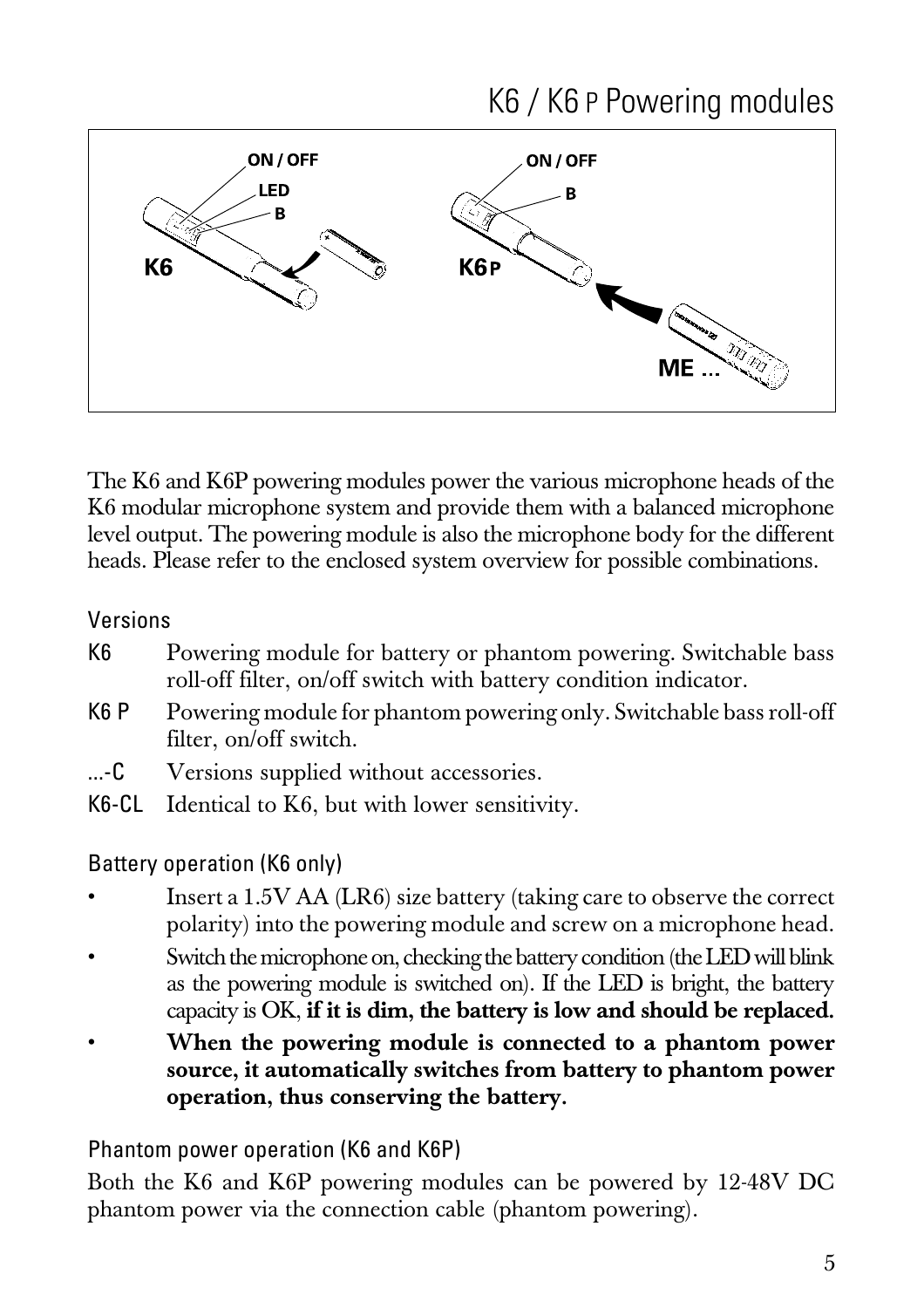

#### Roll-off filter

The bass roll-off filter (B) (see drawing on previous page) effectively rejects rumble, handling, pop and wind noises, as well as reducing the proximity effect when used in close miking situations.

| Technical data K6 (K6P)             |                                                          |
|-------------------------------------|----------------------------------------------------------|
| Electrical impedance                | approx. $200\Omega$ (bal.), approx. $100\Omega$ (unbal.) |
| Min. terminating impedance          | 1 kΩ                                                     |
| Sensitivity at 1 kHz                | 0 dB ( $K6-CL$ -18 dB)                                   |
| Max. output voltage (no load)       | 2V (corresponds to 6dBV)                                 |
| Output transformerless, balanced    |                                                          |
| Phantom power                       | $12 - 48V$ DC, $2mA$                                     |
| Battery operating time (K6 only)    | $max. 150$ hrs                                           |
| Dimensions in mm                    | $155 \times \mathcal{O}$ 22 (K6P 112 x $\mathcal{O}$ 22) |
| Resultant length in mm <sup>*</sup> | 94 (55)                                                  |
| Weight                              | $K6: 45g$ (without battery)                              |
|                                     | K6P:30g                                                  |
| Connector:                          | $XLR-3$                                                  |
| Supply schedule K6/K6P              | • Powering module                                        |
|                                     | MZQ 200 stand adaptor<br>$\bullet$                       |
| Supply schedule                     |                                                          |
| K6-C / K6-CL / K6P-C                | • Powering module only                                   |

\* Resultant length: this is the figure you need to add to the capsule length to give the overall length of the complete microphone.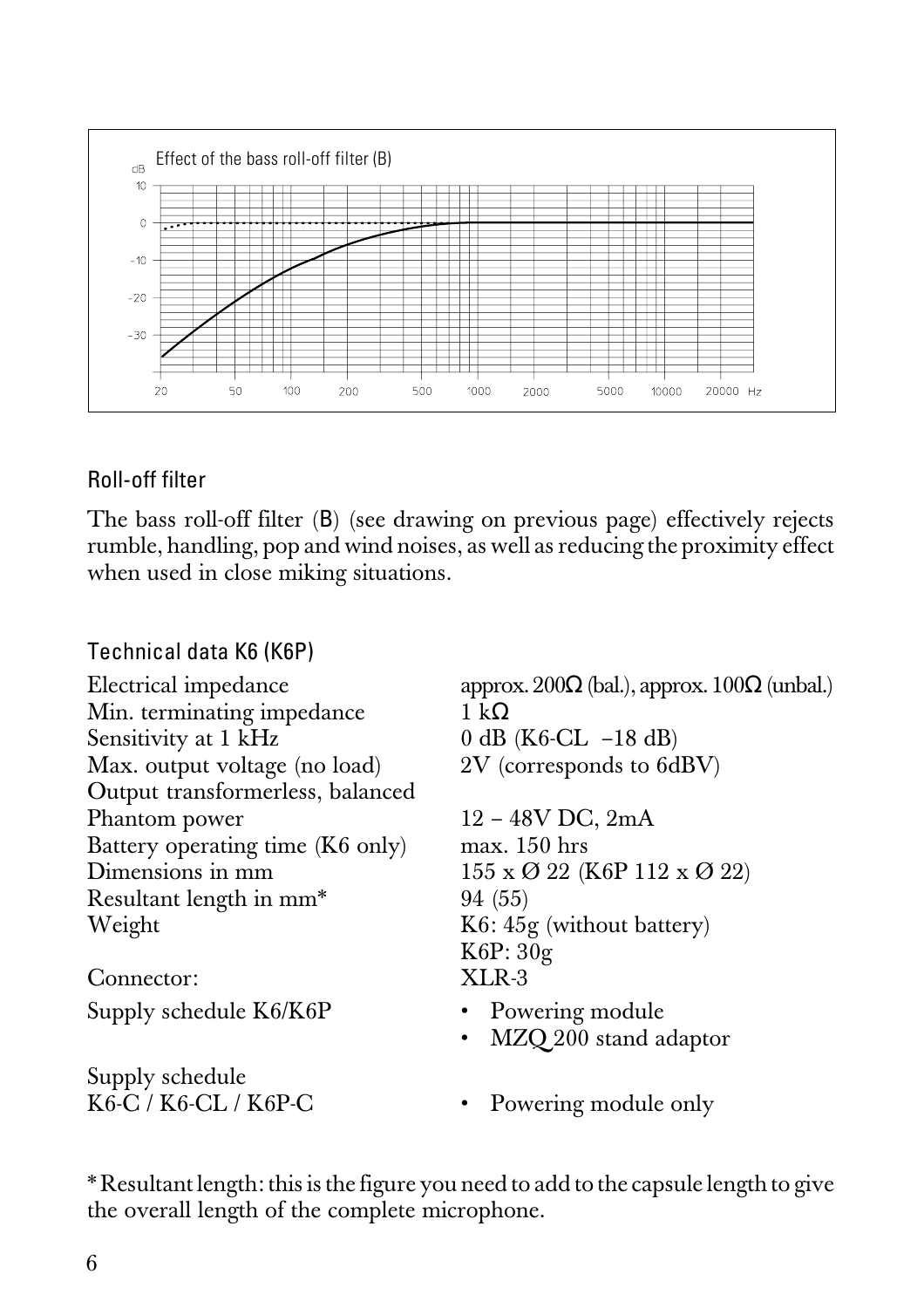

Les corps de micros/alimentation K6 et K6P servent à alimenter les têtes de microphone du système K6. Ils comprennent une sortie symétrique sans transformateur. La page ci-jointe montre les combinaisons possibles du système K6/K6P.

#### Modeles

- K6 Corps de micro/alimentation pour alimentation fantôme ou piles. Filtre de graves commutable, interrupteur marche/arrêt avec contrôle de pile.
- K6 P Corps de micro/alimentation pour alimentation fantôme. Filtre de graves commutable, interrupteur marche/arrêt.
- ... C Variantes sans accessoires.
- K6-CL Comme K6, mais avec facteur de transmission plus bas.

#### Alimentation pile (seulement K6)

- En respectant la polarité indiquée, insérez une pile 1.5 V AA (LR6) dans le corps d'alimentation et vissez une tête de microphone sur le corps.
- Allumez le microphone et contrôlez le niveau de charge de la pile (la LED clignote quand le système est sous tension). Si la LED clignote franchement, la capacité de la pile est suffisante, **si la LED est faible, il faut remplacer la pile**.

**Si le corps de micro/alimentation est raccordé à une source fantôme, il commute automatiquement sur alimentation fantôme, en économisant la pile.**

Alimation fantome (K6 et K6P)

Les corps de micros/alimentation K6 et K6P peuvent être alimentés par 12 – 48 V DC via le câble (alimentation fantôme).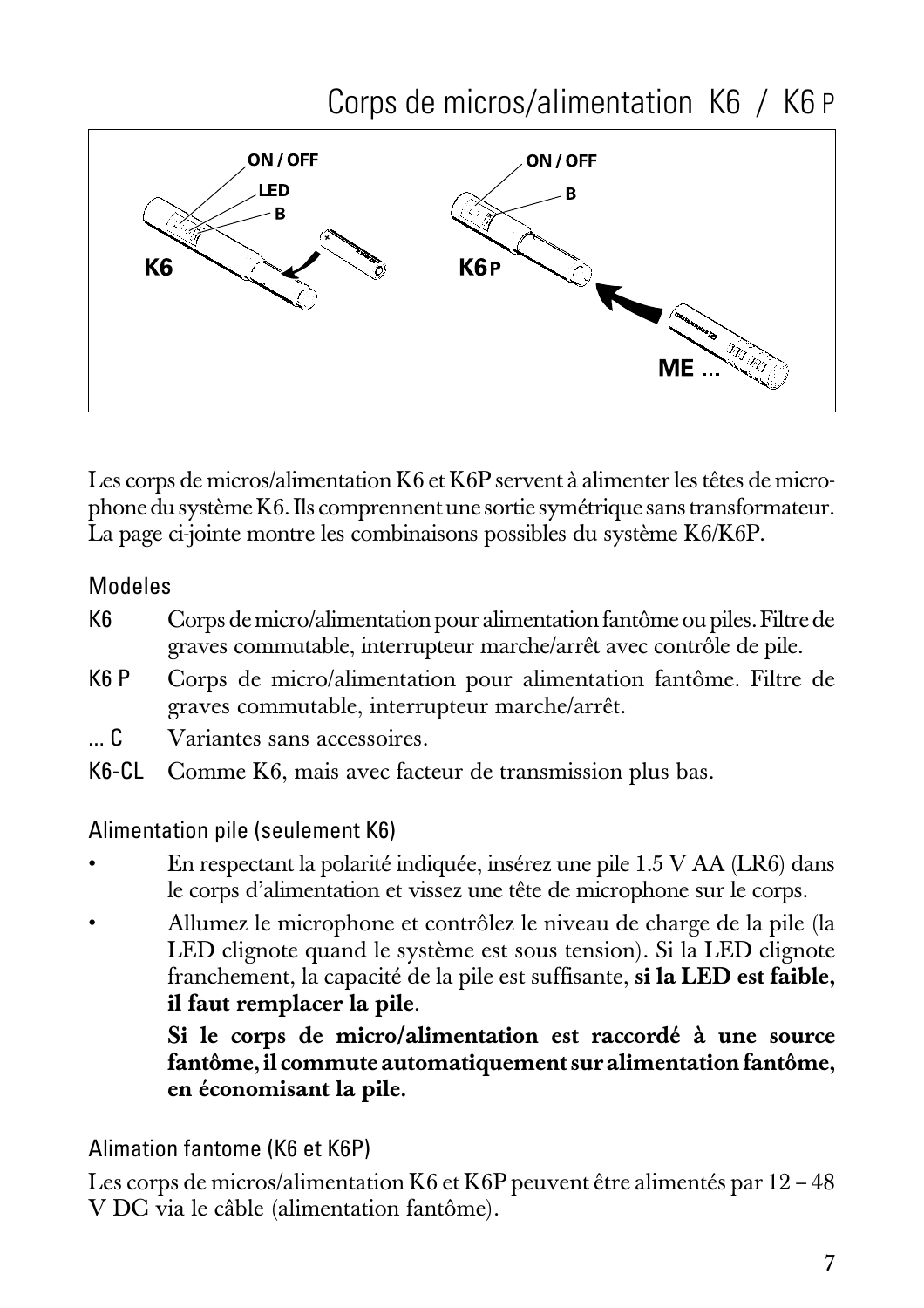

#### Filtre des graves

Le filtre des graves (**B**) (voir le schéma sur la page précédente) réduit effectivement les bruits de pas, de vent et des plosives. Il réduit également l'effet de proximité en close-miking.

Caracteristiques techniques K6 (K6P)

| Impédance électrique                  | $\text{approx.200}\Omega(\text{sym.}), \text{approx.100}\Omega(\text{asym.})$ |
|---------------------------------------|-------------------------------------------------------------------------------|
| Impédance mini. de charge             | 1 k $\Omega$                                                                  |
| Facteur de transmission à 1 kHz       | 0 dB $(K6-CL - 18$ dB)                                                        |
| Tension de sortie maxi. (sans charge) | $2 V$ (correspond à 6 dBV)                                                    |
| Sortie                                | sans transformateur, symétrique                                               |
| Alimentation fantôme                  | $12 - 48V$ DC, $2$ mA                                                         |
| Autonomie (seulement K6)              | $150h$ maxi.                                                                  |
| Dimensions en mm                      | $155 \times Q$ 22 (K6P 112 x $Q$ 22)                                          |
| Longueur totale en mm <sup>*</sup>    | 94 (55)                                                                       |
| Poids                                 | $K6: 45$ g (sans pile) $K6P: 30$ g                                            |
| Connecteur                            | $XLR-3$                                                                       |
| Contenu K6/K6P                        | corps de micro/alimentation<br>pince à fixation rapide MZQ 200                |
| Contenu K6-C/K6-CL/K6P-C              | uniquement corps de micro alimentation                                        |

\* Longueur totale: la longueur qu'il faut additionner à la longueur de la tête du microphone pour avoir la longueur totale du microphone complet.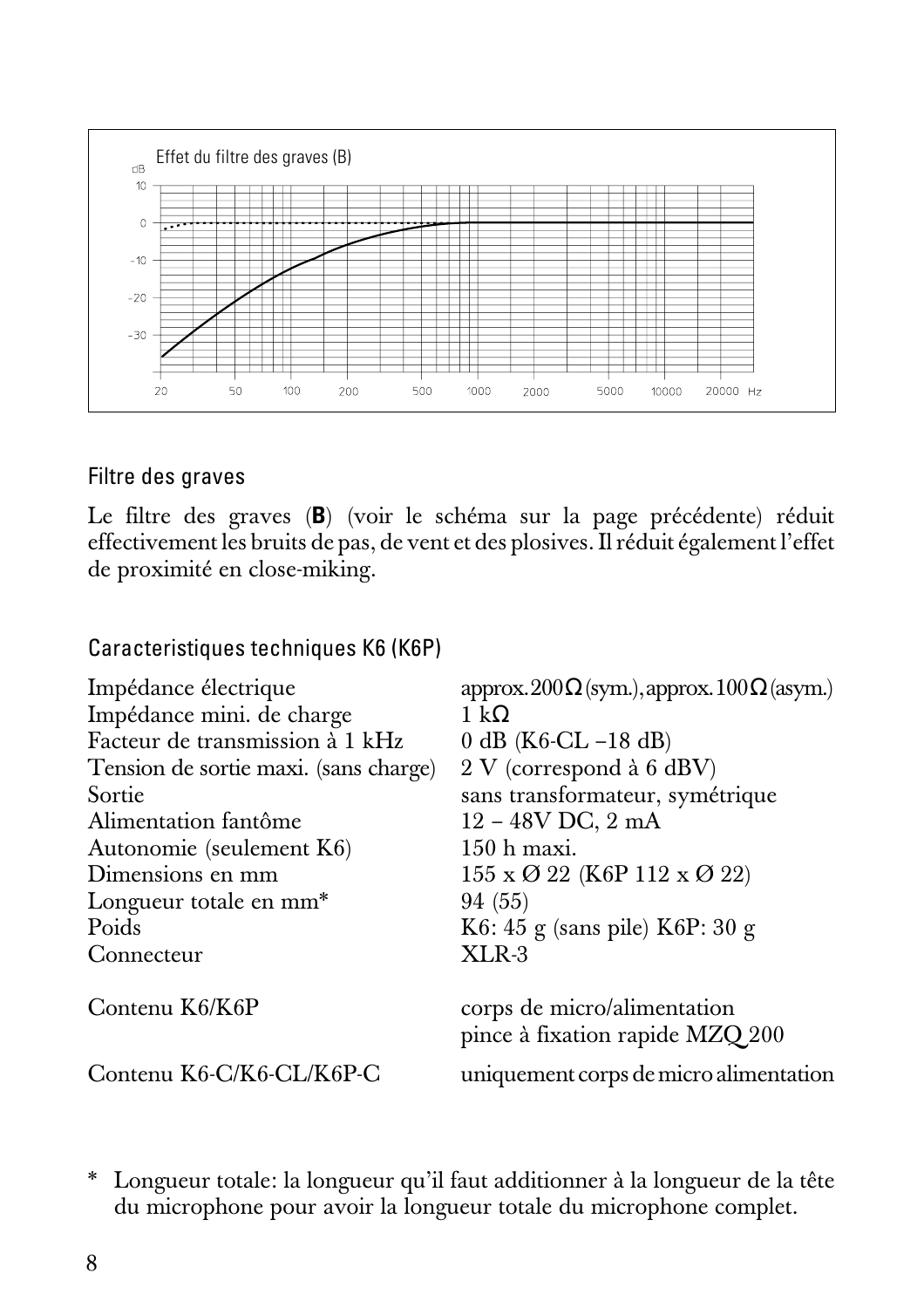Adattatore di alimentazione K6 / K6 P



Con gli adattatori di alimentazione K6 e K6P i moduli avvitabili del microfono del sistema K6 vengono alimentati con corrente e adattati ai successivi amplificatori. L'adattore di alimentazione svolge anche la funzione di pezzo di impugnatura. L'acclusa panoramica del sistema informa sulle molteplici possibilità di combinazione del sistema K6.

Versioni

- K6 Adattatore per alimentazione pila e alimentazione virtuale. Filtro bassi commutabile, interruttore inserimento/disinserimento, LED test pila.
- K6 P Adattatore per collegamento ad alimentazione virtuale. Filtro bassi commutabile, interruttore inserimento/disinserimento.
- ... C questi adattatori di alimentazione vengono forniti senza accessori
- K6-CL Come K6, ma con minore sensibilità (-18 dB)

Esercizio a pila ( K6 )

- Inserire la pila (LR 6, 1,5 V, osservare la polarità!) e avvitare il modulo del microfono.
- Inserire effetuando il test della pila. Se il LED lampeggia con chiara luminosità, la potenza della pila è sufficiente **Se il LED emette solo una debole luminiscenza, sostituire immediamente la pila!** Evitare un consumo inutile di corrente - disinserire dopo l'uso.
- **Per l'alimentazione virtuale l'esercizio a pila viene disinserito automaticamente.**

Esercizio con alimentazione virtuale ( K6 P )

L'adattatore K6P riceve l'alimentazione per i moduli del microfono attraverso il cavo di collegamento (alimentazione virtuale).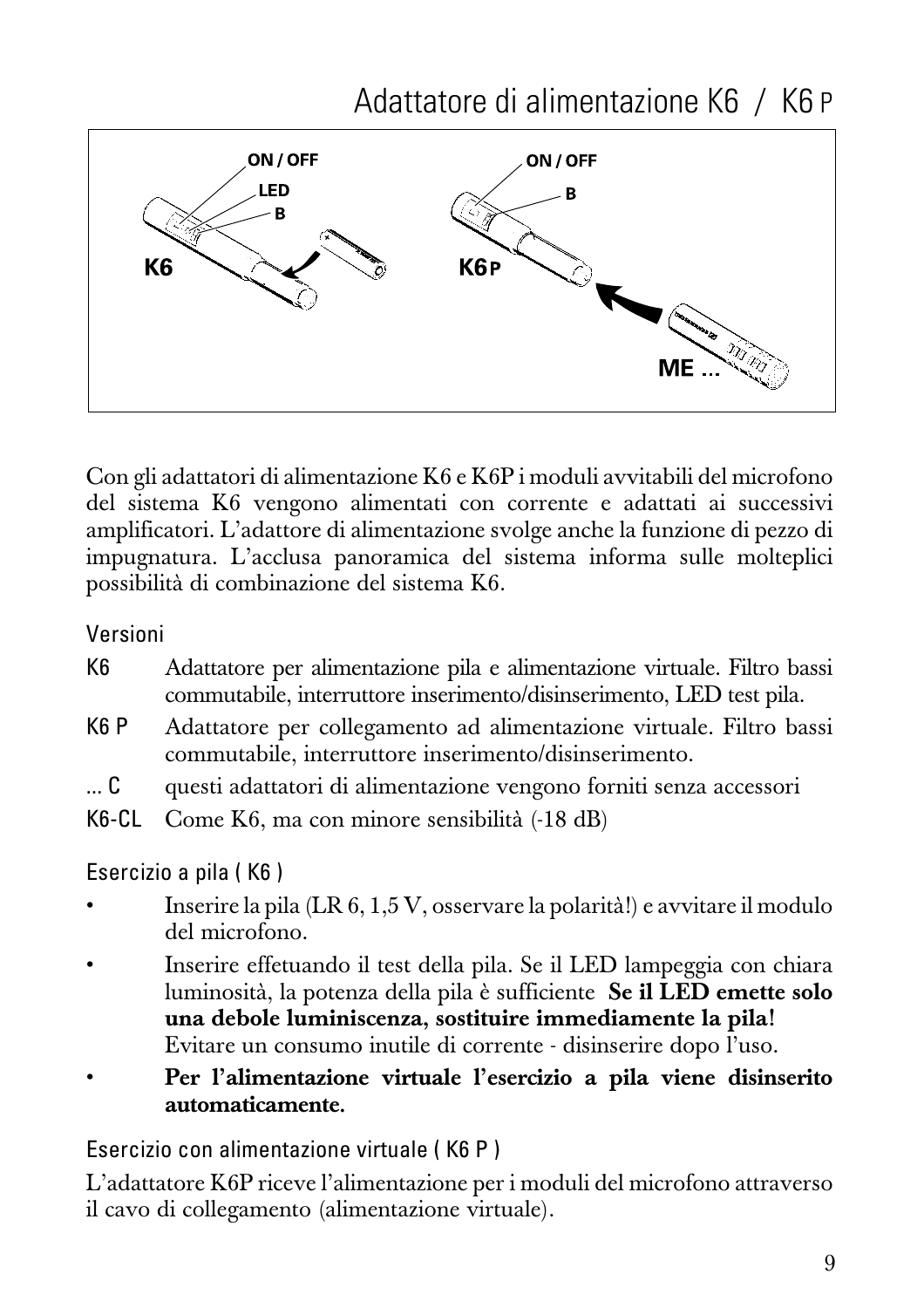

Filtro suono a propagazione mista

Il filtro dei bassi **B** sopprime in modo ottimale i disturbi dovuti alle vibrazioni meccaniche, al suono a propagazione mista, al fruscio e ai rumori "Pop".

| Dati tecnici K6 (k6P)                  |                                                                   |
|----------------------------------------|-------------------------------------------------------------------|
| Impedenza elettrica                    | ca. 200 $\Omega$ sim., ca. 100 $\Omega$ asim.                     |
| Impedenza di collegamento              |                                                                   |
| raccomandata                           | $>1 \text{ k}\Omega$                                              |
| Fattore di tranmissione                | $0$ dB (K6-CL $-18$ dB)                                           |
| Max. tensione di uscita a vuoto        | $2 V$ (corrisponde a 6 dBV)                                       |
| Uscita simmetrica senza transformatore |                                                                   |
| Corrente alimentazione                 |                                                                   |
| virtuale K6P                           | 12 - 48 V DC, 2 mA                                                |
| Tempo di esercizio con una pila        | max. 150 ore                                                      |
| Dimensioni in mm                       | netto: $94 \times Q$ 22 (K6P: $55 \times Q$ 22) <sup>*</sup>      |
|                                        | lordo: $155 \times \emptyset$ 22 (K6P: $112 \times \emptyset$ 22) |
| Peso (senza pila)                      | ca. $45g$ (K6P: $30g$ )                                           |
| Spina                                  | XLR-3                                                             |
| Volume fornitura K6/K6P:               | • Adattatore di alimentazione                                     |
|                                        | Morsetto stativo MZQ 200                                          |
| Volume fornitura                       |                                                                   |
| K6-C / K6-CL / K6P-C:                  | Adattatore di alimentazione                                       |
|                                        |                                                                   |

\* Questa misura va aggiunta alla lunghezza del rispettivo modulo del microfono per ottenere la lunghezza totale del microfono che ne risulta.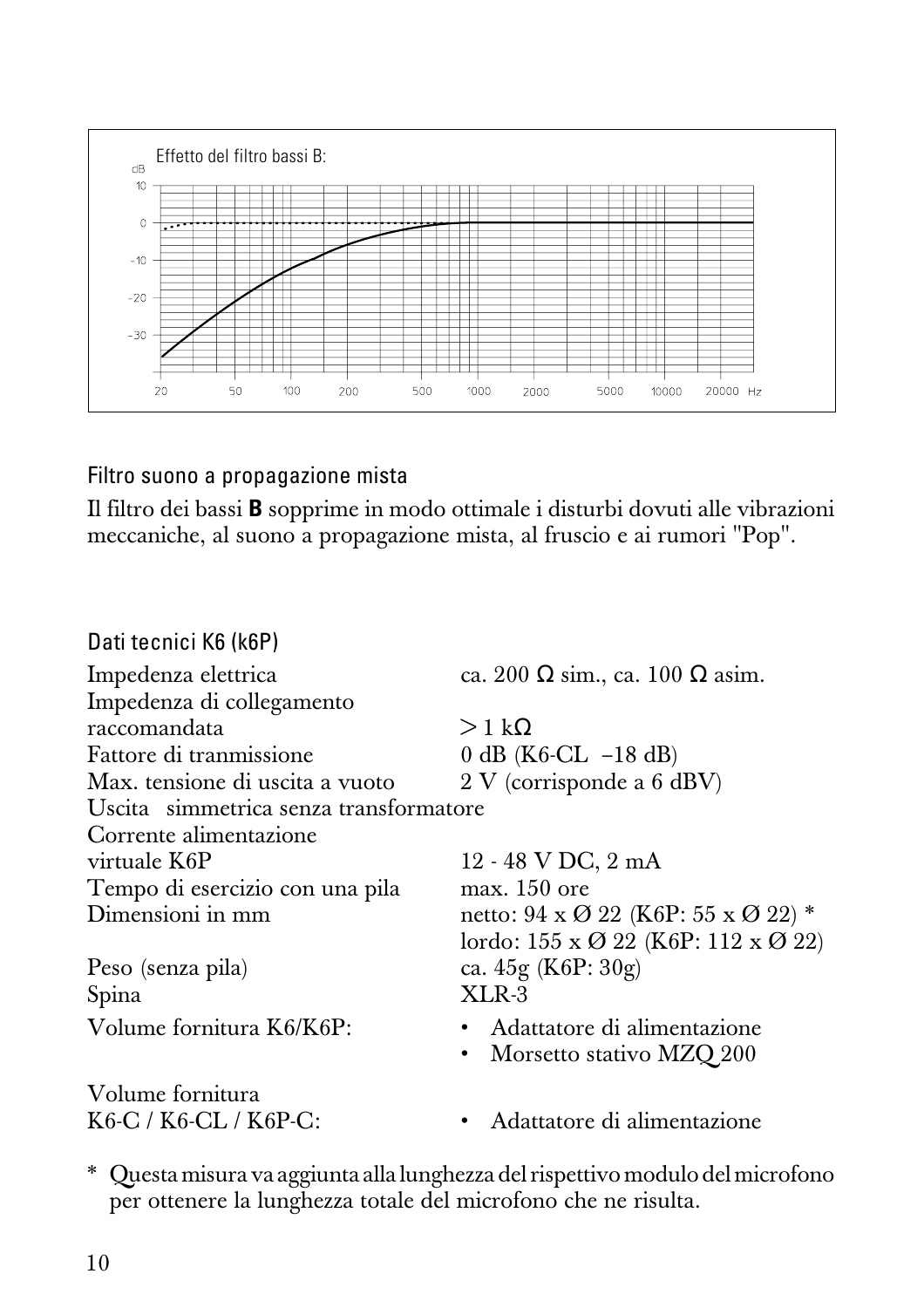

Los adaptadores K6 y K6P alimentan los modules micrófono a atornillar del sistema K6 y los adaptan a los amplificadores siguientes y además sirven como empuñadura. La vista general del sistema añadida da informaciones detalladas sobre los multibles posibilidades de combinación.

#### Modelos

- K6 adaptador para alimentación con pila o fantasma, filtro de bajos conmutable, interruptor, diodo luminoso para verificación de la pila
- K6 P adaptador para conexión a una alimentación fantasma, filtro de bajos conmutable, interruptor.
- ... C Estos adaptadores de alimentación se suministran sin accesorios
- K6-CL Como K6, pero con menor sensibilidad (-18 dB)

Funcionamiento con pila ( K6 )

- Poner la pila (LR 6, 1,5 V, ¡atención a la polaridad!) y atornillar el modulo micrófono.
- Poner en marcha el micrófono y verificar la pila. Si el diodo luce claramente, la potencia de la pila está suficiente. ¡**Si el diodo luce débilmente, hay que en seguida cambiar la pila!**

Evitar una consomación inútil: apagar el aparato si no es utilizado.

• **En caso de una alimentación fantasma el funcionamiento con pila es interrumpido automáticamente.**

Funcionamiento con alimentacion fantasma ( K6 P )

El adaptador K6P alimenta los modulos micrófono a través del cable de conexión (alimentación fantasma).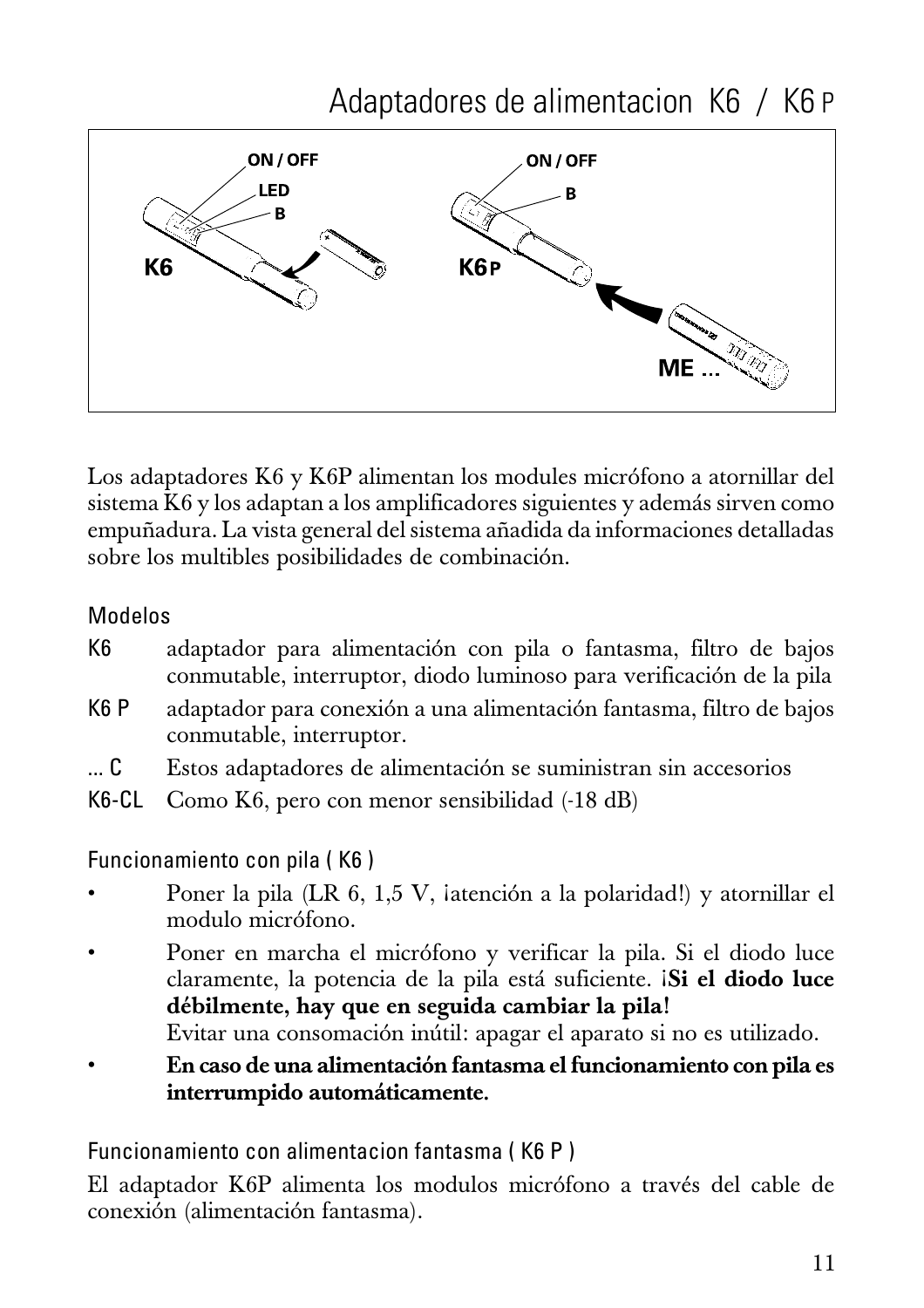

#### Filtro de atenuación

El filtro de bajos **B** atenúa efectivamente ruidos perturbadores generados por la estructura, los pies o el viento.

#### Datos tecnicos K6 (k6P)

Impedancia terminal recomendada > 1 kΩ<br>Factor de transmisión 0 dB (K Factor de transmisión  $0 \text{ dB} (\text{K6-CL} - 18 \text{ dB})$ <br>Tenón de salida en vacío máximo  $2 \text{ V}$  (corresponde a 6 de Salida symétrica sin transformador Corriente de alimentación fantasma K6P 12 - 48 V DC, 2 mA Duración de funcionamiento con pila150 horas como máximo

Conector XLR-3

Suministro<br>K6-C / K6-CL / K6P-C:

Impedancia approx. 200 Ω symétrica, approx.  $100 Ω$  asymétrica.  $2 V$  (corresponde a 6 dBV)

neto: 94 x  $\varnothing$  22 (K6P: 55 x  $\varnothing$  22) \* bruto: 155 x Ø 22 (K6P: 112 x Ø 22) Peso (sin pila) approx. 45g (K6P: 30g)

- Suministro K6 / K6P: · · · · · · · · adaptador de alimentación
	- pinza de soporte MZQ 200
	- adaptador de alimentación
- \* Esta medida debe ser agregada al largo del respectivo módulo de micrófono, a fin de alcanzar el largo total del micrófono formado.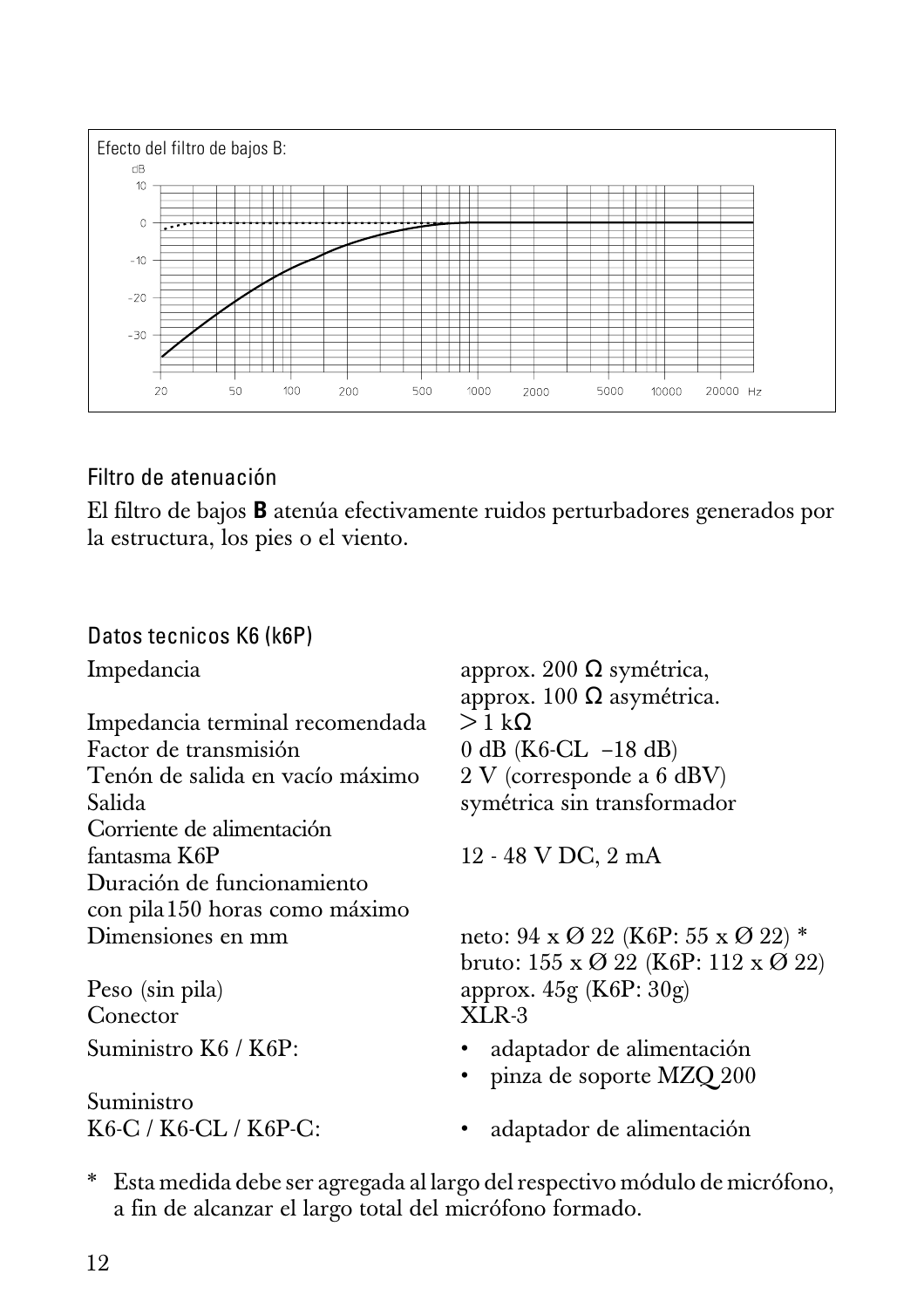

Met behulp van de netadapters K6 en K6P worden de opschroefbare microfoonmodulen van het systeem K6 met stroom verzorgd en aangepast aan de navolgende versterker. De netadapter dient ook als handgreep. Het bijgesloten systeemoverzicht biedt informatie over de veelvoudige combinatiemogelijkheden van het systeem K6.

#### Verklaring

| K6 | Netadapter voor batterij- en fantoomvoeding                       |
|----|-------------------------------------------------------------------|
|    | Schakelbaar dieptefilter, aan-/uit-schakelbaar, batterij-test-LED |

- K6 P Netadapter voor de aansluiting aan fantoomvoeding. Schakelbaar dieptefilter, aan-/uit-schakelbaar.
- ... C deze voedingsadapters worden zonder accessoires geleverd.
- K6-CL Als de K6, maar met lagere gevoeligheid (-18 dB)

#### Bedrijf op batterijen ( K6 )

- Batterij invoeren (LR 6, 1,5 V, let op de polen!) en microfoonmoduul erop schroeven.
- Tijdens het inschakelen de batterij test uitvoeren. Wanneer de LED helder gaat branden, is het vermogen van de batterij nog voldoende. **Wanneer de LED slechts zwak gloeit, dient de batterij onmiddellijk te worden vervangen!** Onnodig stroomverbruik vermijden - na het gebruik meteen uitschakelen.
- **Bij fantoomvoeding wordt het batterijbedrijf automatisch uitgeschakeld.**

#### Bedrijf op fantoomvoeding ( K6 P )

De netadapter K6P levert de stroom voor het microfoonmoduul via de aansluitingsleiding (Fantoomvoeding).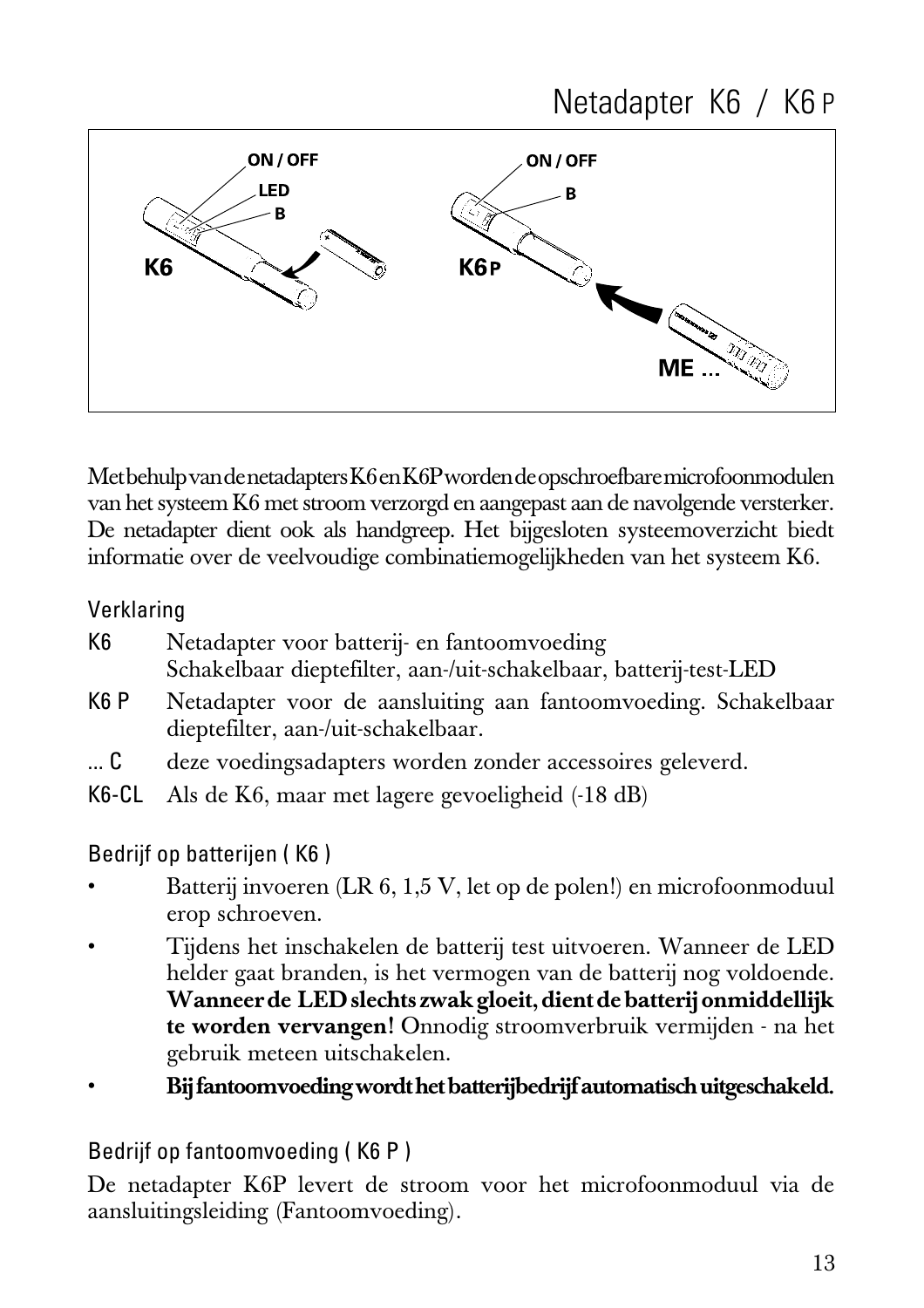

Filter voor loopakoestiek

Het dieptefilter **B** onderdrukt storingen, die door lichaamsakoestiek, loopakoestiek, geluid van de wind en popgeluiden worden veroorzaakt, op optimale wijze.

| ca. 200 $\Omega$ sym., ca. 100 $\Omega$ asym.                          |
|------------------------------------------------------------------------|
| $>1 \text{ k}\Omega$                                                   |
| 0 dB ( $K6$ -CL $-18$ dB)                                              |
| 2 V (komt overeen met 6 dBV)                                           |
|                                                                        |
| Uitgangsymmetrisch transformatorloos                                   |
| 12 - 48 V DC, 2 mA                                                     |
| max. 150 uur                                                           |
| netto: $94 \times 022$ (K6P: $55 \times 022$ ) *                       |
| brutto: $155 \times \mathcal{O}$ 22 (K6P: $112 \times \mathcal{O}$ 22) |
| ca. $45g$ (K6P: $30g$ )                                                |
| $XLR-3$                                                                |
| • Netadapter                                                           |
| · Statiefklem MZQ 200                                                  |
|                                                                        |
| Netadapter                                                             |
|                                                                        |

\* Deze lengte moet bij de lengte van de bijbehorende microfoonmodule worden opgeteld, om de totale lengte van de zo ontstane microfoon te verkrijgen.